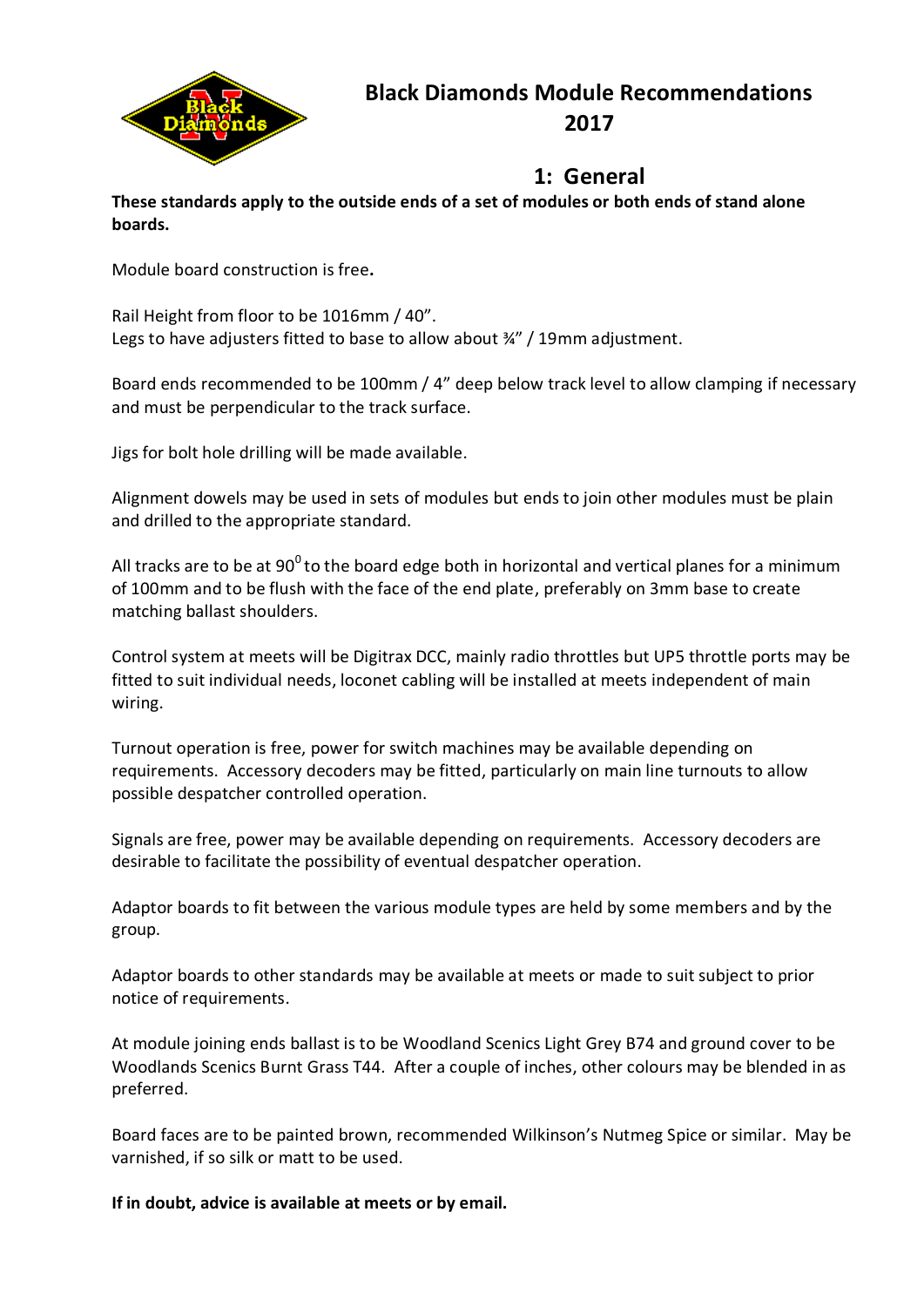

## **2: Electrical Connections**

These apply to the ends of modules or module sets that are to connect to other modules. Connections within a set of modules may be any type.



Front

Colour coding is not compulsory but if used, colours should be as above, from front, blue green red yellow.

All plugs and sockets are to be wired pin 1 – outer rail progressing inwards.

On modules that are reversible it is recommended that both connectors are installed at both ends.

Manufactured by Cliff Electronics (Cliffcon), available from:

| Trailing sockets:    | Single track: Maplins FK22Y | Rapid Electronics: 50-3214 |  |
|----------------------|-----------------------------|----------------------------|--|
|                      | Double track: Maplins FK24B | Rapid Electronics: 50-3216 |  |
| <b>Chassis Plugs</b> | Single track: Maplins FM50E | Rapid Electronics: 50-3228 |  |
|                      | Double track: Maplins FM52G | Rapid Electronics: 50-3230 |  |

If a set of modules requires track power an additional FM50E can be mounted under the boards, away from the right hand end, for each track area. Wiring to be: Pin 1 - Rail A, Pin 2 - Rail B

If a Digitrax PM42 or equivalent is incorporated then connections will be by 4mm Banana plugs and sockets (various makes available from Maplins, RS or Rapid Electronics). Sockets to be fitted under boards following the colour codes below:

Rail B





Rail A





 $12v -ve$ 





Common (Digitrax Earth)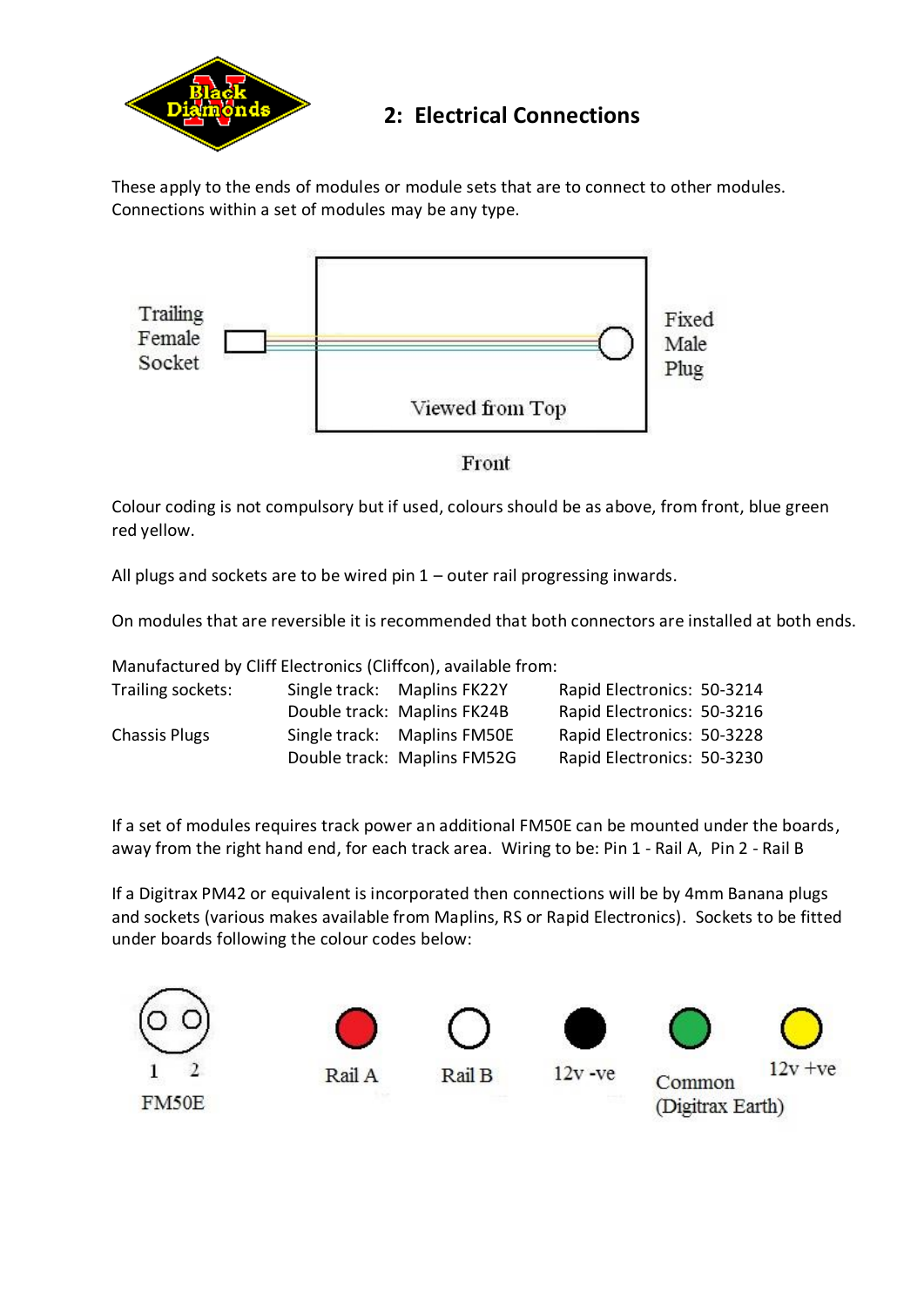

## **3: Track Types and Board End Dimensions**

Track types recommended are Peco, Atlas and Micro Engineering code 55. Main line turnouts should be of the largest possible radius, particularly if the main route is using the diverging line.

### **A: Peco Code 55 Single Track**



Boards recommended to be 380mm (15") wide.

Track centre (B) to be at 127mm (5") from front edge (A).

Track to be straight at 90° to board end for a minimum of 100mm.

Last two ties at board ends to have rail fixings removed to allow use of rail joiners.

Bolt hole spacing to be at 100mm (D) and 280mm (E) from front edge and both holes to be at 65mm (C) down from rail top height.

Bolt holes to be drilled 8.5mm for 8mm bolts.

### **B: Peco Code 55 Double Track**



Boards recommended to be 600mm wide.

Track centre (B) to be at 127mm (5") from front edge (A), second track to be 26.62mm from the outer track. This corresponds to the closer spacing on a Peco track spacing gauge.

Track to be straight at 90° to board end for a minimum of 100mm.

Last two ties at board ends to have rail fixings removed to allow use of rail joiners.

Bolt hole spacing to be at 100mm (D), 280mm (G) and 500mm (E) from front edge and all holes to be at 65mm (C) down from rail top height.

Bolt holes to be drilled 8.5mm for 8mm bolts.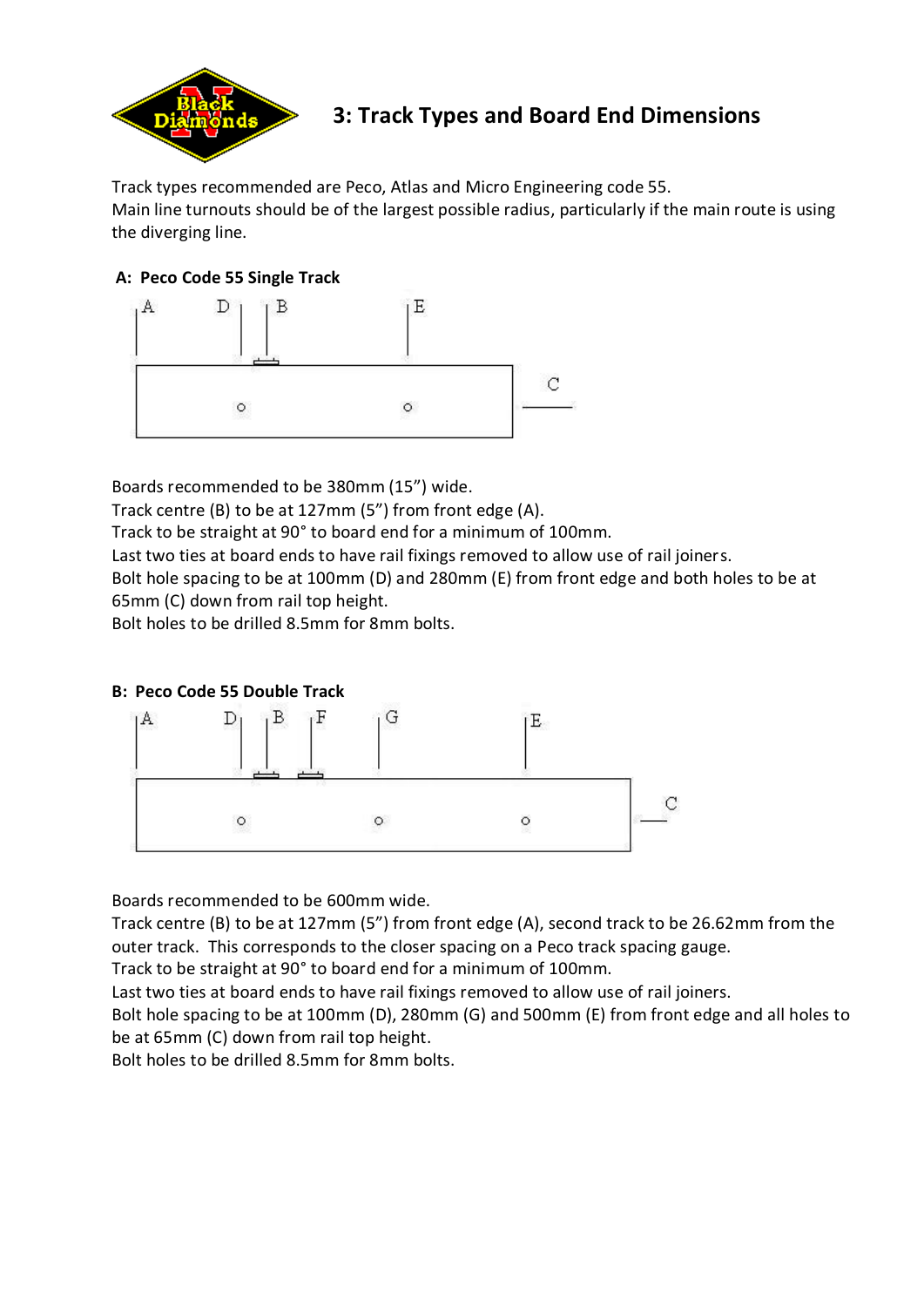#### **C: Atlas or Micro Engineering Code 55 Single Track**



Boards recommended to be 380mm (15") wide.

Track centre (B) to be at 127mm (5") from front edge (A).

Track to be straight at 90° to board end for a minimum of 100mm.

Last two ties at board ends to have rail fixings removed to allow use of rail joiners.

Bolt hole spacing to be at 100mm (D) and 280mm (E) from front edge and both holes to be at 65mm (C) down from rail top height.

Bolt holes to be drilled 8.5mm for 8mm bolts.

### **D: Atlas or Micro Engineering Code 55 Double Track**

Boards recommended to be 600mm wide.



Track centre (B) to be at 127mm (5") from front edge (A), second track to be 1.25" from the outer track. Track to be straight at 90° to board end for a minimum of 100mm.

Last two ties at board ends to have rail fixings removed to allow use of rail joiners.

Bolt hole spacing to be at 100mm (D), 280mm (G) and 500mm (E) from front edge and all holes to be at 65mm (C) down from rail top height.

Bolt holes to be drilled 8.5mm for 8mm bolts.